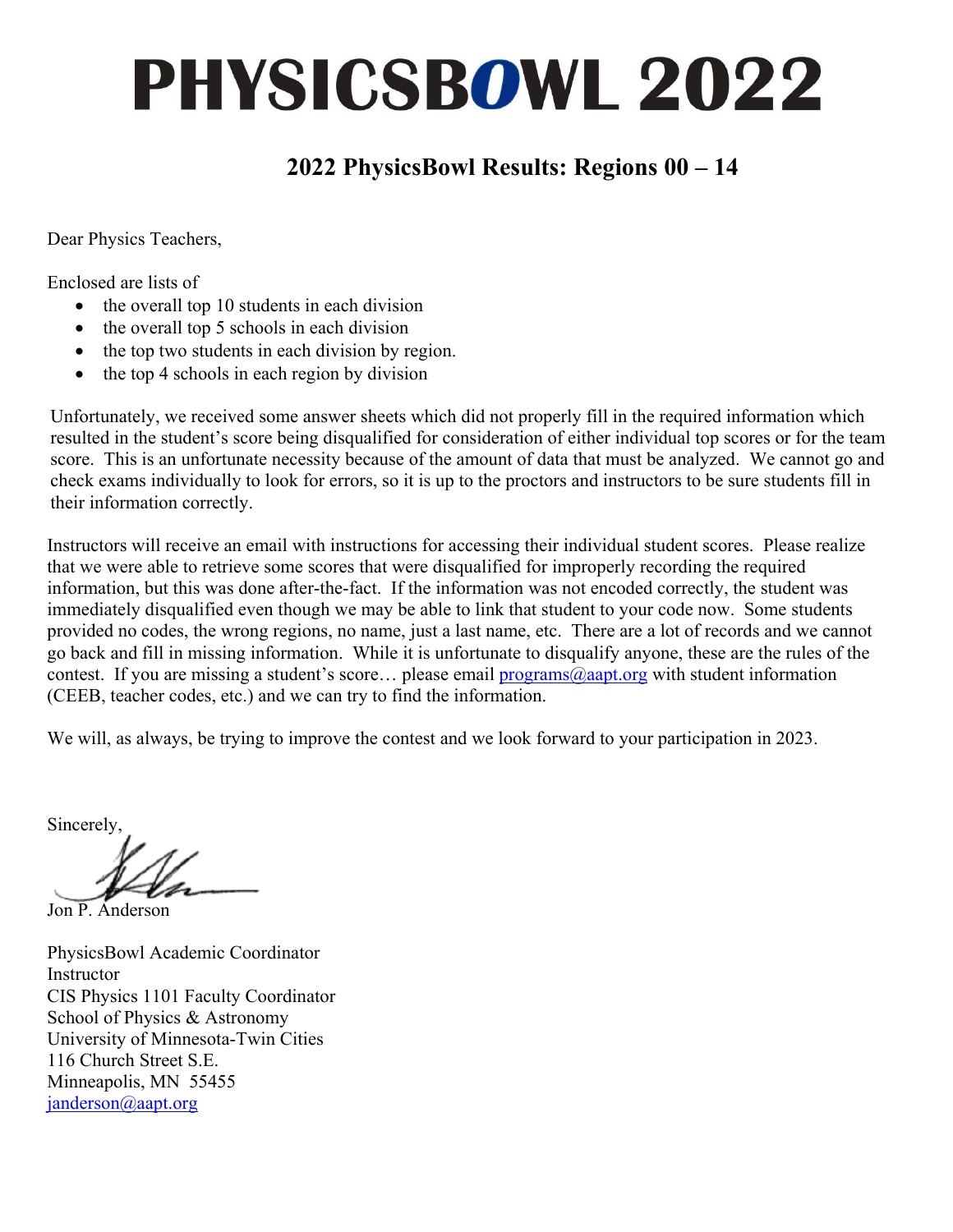#### **TOP TEN OVERALL DIVISION 1 SCORES: Regions 00 – 14**

| #              | Reg    | <b>Score</b> | <b>Student</b>     | <b>School</b>             | <b>City</b>        | <b>State</b> |
|----------------|--------|--------------|--------------------|---------------------------|--------------------|--------------|
|                | 02     | 38           | Yang, Thomas       | University Of Toronto     | Toronto            | <b>ON</b>    |
|                |        |              |                    | Schools                   |                    |              |
| 2              | 02     | 38           | Hu, Harry          | Bayview Secondary School  | Richmond Hill      | ON           |
| 3              | $00\,$ | 37           | LI, VICTOR         | IvyMax                    | Irvine             | CA           |
| $\overline{4}$ | 10     | 37           | Zhang, Tony        | Baylor School             | Chattanooga        | <b>TN</b>    |
| 5              | 03     | 36           | LYUI, JUNQIANG     | Portsmouth Abbey School   | Portsmouth         | RI           |
| 6              | $00\,$ | 36           | WILLIAMS, NANNETTE | Stamford Polytechnic      | <b>Cedar Crest</b> | <b>NM</b>    |
|                | 06     | 35           | Hou, Jianyu        | The Seven Hills School    | Cincinnati         | <b>OH</b>    |
| 8              | 01     | 35           | Chen, Yihan A      | Princeton International   | Princeton          | NJ           |
|                |        |              |                    | School of Mathematics and |                    |              |
|                |        |              |                    | Science                   |                    |              |
| 9              | 02     | 35           | Yan, Zhao          | Marc Garneau C.I.         | North York         | ON           |
| 10             | 03     | 34           | Li, Junshu         | Kingswood Oxford School   | West Hartford      | <b>CT</b>    |

#### **TOP TEN OVERALL DIVISION 2 SCORES: Regions 00 – 14**

| #  | Reg            | <b>Score</b> | <b>Student</b> | <b>School</b>              | <b>City</b>  | <b>State</b> |
|----|----------------|--------------|----------------|----------------------------|--------------|--------------|
|    | 01             | 38           | Xie, Huizhi    | Princeton International    | Princeton    | NJ           |
|    |                |              |                | School of Mathematics and  |              |              |
|    |                |              |                | Science                    |              |              |
| 2  | 03             | 38           | NIE, QIANHENG  | Middlesex School           | Concord      | MA           |
| 3  | 04             | 38           | XIONG, EDWARD  | West Windsor - Plainsboro  | West Windsor | NJ           |
|    |                |              |                | High School South          |              |              |
| 4  | 0 <sup>0</sup> | 38           | ZHAO, MATTHEW  | Stamford Polytechnic       | Cedar Crest  | <b>NM</b>    |
| 5  | 11             | 38           | FAN, ZHOU      | Seven Lakes High School    | Katy         | TX           |
| 6  | $00\,$         | 37           | Qin, Ivy       | Ivy Path School            | North York   | <b>ON</b>    |
|    | 02             | 37           | Guo, Ziyao     | Ay Jackson Secondary       | Toronto      | ON           |
|    |                |              |                | School                     |              |              |
| 8  | 02             | 37           | yanze, Geng    | <b>BrightMinds Academy</b> | Markham      | ON           |
|    |                |              |                | International              |              |              |
| 9  | 02             | 37           | kuangming, wu  | <b>BrightMinds Academy</b> | Markham      | ON           |
|    |                |              |                | International              |              |              |
| 10 | 14             | 37           | Tang, Jiaqi    | American School of         | Barcelona    | Spain        |
|    |                |              |                | Barcelona                  |              |              |

Note: Ranking for tied scores is based on the tiebreaker rules… scoring from the end of the test to the front.

Note: These students are recognized as "overall" scorers and are removed from the regional pool.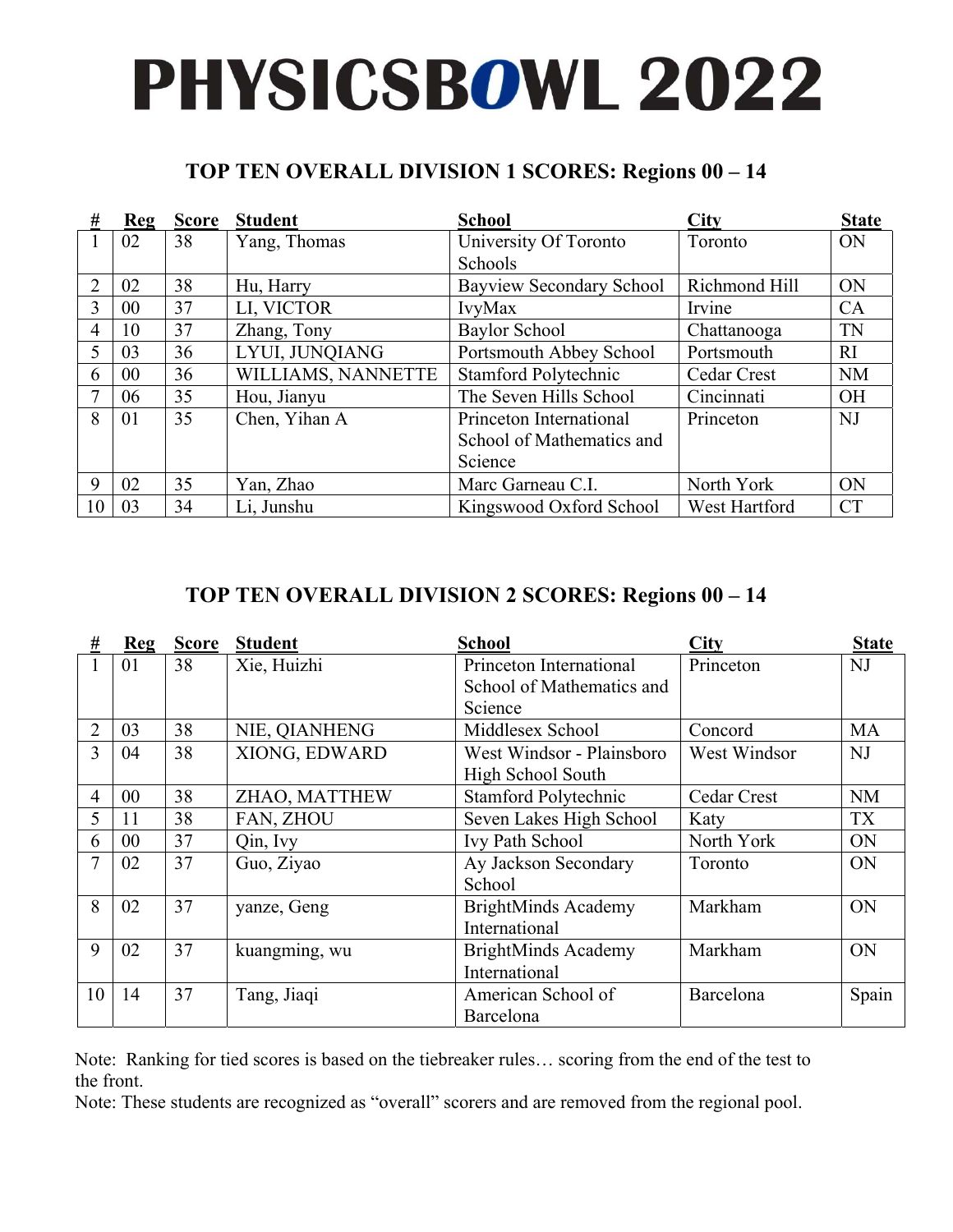#### **Top Two Highest Scoring** *Division 1* **Students in each Region**

| <b>Reg</b> | <b>Score</b> | <b>Student</b>               | School                                                       | City                     | <b>State</b> |
|------------|--------------|------------------------------|--------------------------------------------------------------|--------------------------|--------------|
| 00         | $34*$        | Dong, Jason M                | Ivy Path School                                              | North York               | ON           |
| 00         | 34           | Xie, Tianhong N/A            | <b>Sate Education</b>                                        | Vancouver                | BC           |
| 01         | 33           | Jinshang, Li                 | Princeton International School                               | Princeton                | NJ           |
| 01         | 32           | LING, YUNYI                  | of Mathematics and Science<br>Montgomery Blair High School   | Silver Spring            | MD           |
| 02         | 32           | Shao, Xiao Ke                | <b>University Transition Program</b>                         | Vancouver                | BC           |
| 02         | 31           | Zhang, Jinghe                | Rootofmath Academy                                           | Coquitlam                | BC           |
| 03         | 34           | XIE, XINYI                   | Westover School                                              | Middlebury               | <b>CT</b>    |
| 03         | 33           | Park, Andrew                 | The Loomis Chaffee School                                    | Windsor                  | <b>CT</b>    |
| 04<br>04   | 34<br>33     | CHANG, PERRYN<br>WANG, FRHAN | Princeton High School<br>Gauss School of Math and<br>Science | Princeton<br>Bridgewater | NJ<br>NJ     |
| 05         | 26           | LAIHHHHHG,                   | Manhasset High School                                        | Manhasset                | <b>NY</b>    |
| 05         | 22           | <b>ERICKAR</b><br>HE, ROY    | The Stony Brook School                                       | <b>Stony Brook</b>       | <b>NY</b>    |
| 06         | 27           | Solai, Pradyun L             | North Allegheny Senior High                                  | Wexford                  | PA           |
| 06         | 26           | XU, DYLAN                    | School<br>Great Valley High School                           | Malvern                  | PA           |
| 07         | $26*$        | LI, SHAWN                    | Morgantown High School                                       | Morgantown               | WV           |
| 07         | 26           | CAMPA, DANIEL                | Morgantown High School                                       | Morgantown               | WV           |
| 08         | 32           | HE, LIFANTAO                 | Lake Forest Academy                                          | Lake Forest              | IL           |
| 08         | 31           | YANG, ROGER                  | Glenbrook North High School                                  | Northbrook               | IL           |
| 09         | $33*$        | <b>SHEA, TUCKER</b>          | Buchholz High School                                         | Gainesville              | FL           |
| 09         | 33           | Li, Fengzhou                 | Greensboro Day School                                        | Greensboro               | NC           |
| 10         | 27           | Hu, Cordelia Y               | Farragut High School                                         | Knoxville                | TN           |
| 10         | 24           | RO, JUWON                    | Auburn High School                                           | Auburn                   | AL           |
| 11         | 30           | WU, PHOENIX                  | Seven Lakes High School                                      | Katy                     | TX           |
| 11         | 27           | Xing, Michelle L             | Whatley Homeschool                                           | Spring                   | TX           |
| 12         | $32*$        | WANG, HERRICK                | Arcadia High School                                          | Arcadia                  | CA           |
| 12         | 32           | SI GE EVA, WANG              | South Hills Academy                                          | West Covina              | CA           |
| 13         | 33           | LIN, JOSHUA                  | <b>Birmingham Community</b>                                  | Fresno                   | CA           |
| 13         | 32           | AI, MICHAEL                  | Charter High School<br>Stevenson School                      | Pebble Beach             | CA           |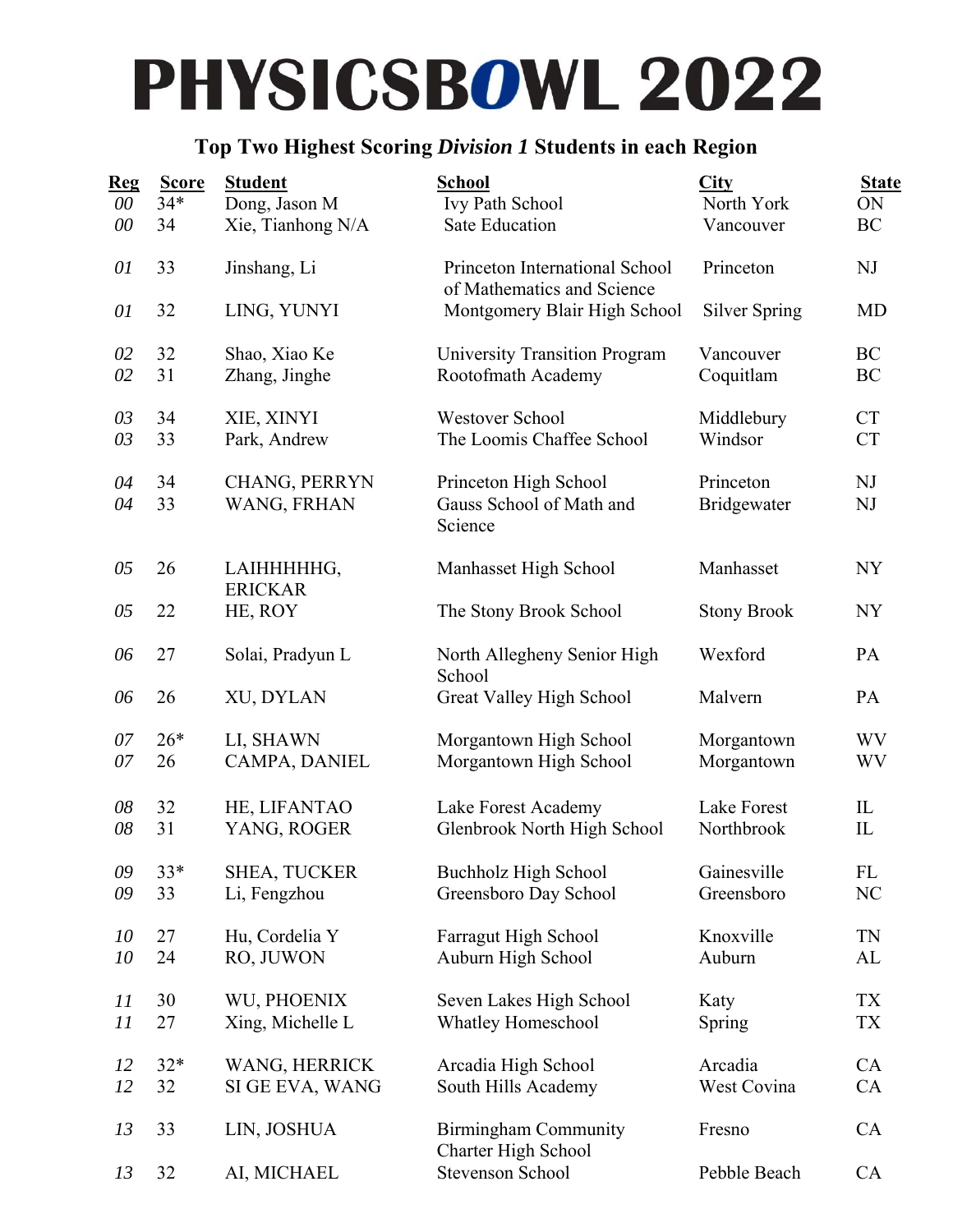*14* 34 Reko, Soren J Central High School Cheyenne WY

14 32 Lu, Daniel Z Interlake HS Bellevue WA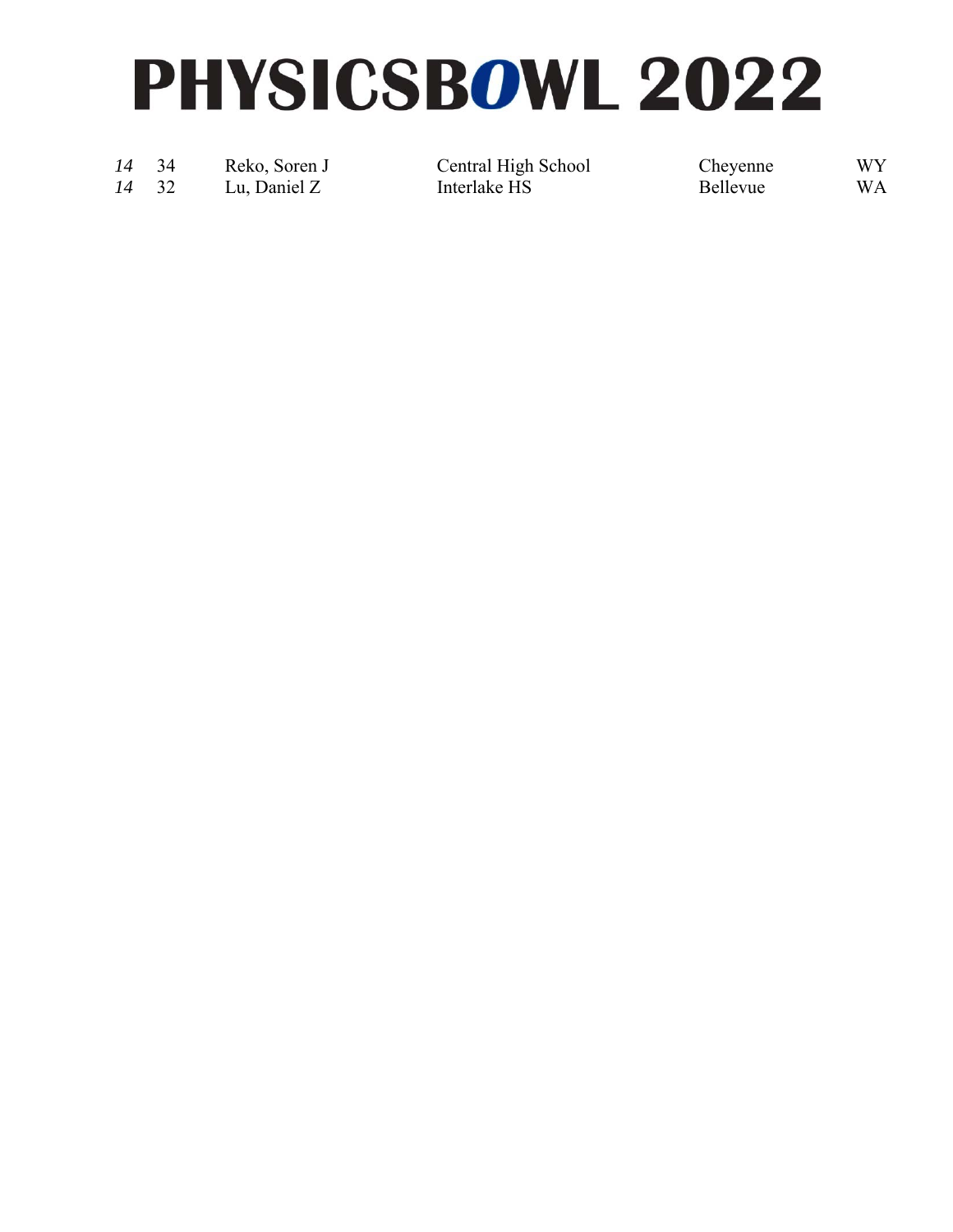#### **Top Two Highest Scoring** *Division 2* **Students in each Region**

| <u>Reg</u><br>00<br>00 | <b>Score</b><br>37<br>36 | <b>Student</b><br>Cheng, Ken<br>Huang, Anan | <b>School</b><br>Ivy Path School<br>Pathway Schools, Trinity<br>College | City<br>North York<br><b>PARKVILLE</b> | <b>State</b><br>ON<br><b>VIC</b> |
|------------------------|--------------------------|---------------------------------------------|-------------------------------------------------------------------------|----------------------------------------|----------------------------------|
| 01                     | 35                       | Chunyi, Deng                                | NUS HIGH SCHOOL OF<br><b>MATHEMATICS AND</b><br><b>SCIENCE</b>          | Singapore                              | Singap<br>ore                    |
| 01                     | 34                       | Kuai, Ethan En Kai                          | NUS HIGH SCHOOL OF<br><b>MATHEMATICS AND</b><br><b>SCIENCE</b>          | Singapore                              | Singap<br>ore                    |
| 02                     | $36*$                    | yibo, zhao                                  | <b>BrightMinds Academy</b><br>International                             | Markham                                | ON                               |
| 02                     | 36                       | Xu, Haichuan                                | <b>BrightMinds Academy</b><br>International                             | Markham                                | ON                               |
| 03<br>03               | 34<br>29                 | Chen, Siyu<br>Yablon, Eli C                 | The Derryfield School<br>Sharon High School                             | Manchester<br>Sharon                   | <b>NH</b><br>MA                  |
| 04<br>04               | $33*$<br>33              | SONG, BOHUAI<br>LEE, ETHAN                  | <b>Overlake Preparatory Academy</b><br>Princeton High School            | Edison<br>Princeton                    | NJ<br>NJ                         |
| 05                     | 35                       | Wu, Jiayi                                   | Thomas S Wootton High<br>School                                         | Rockville                              | <b>MD</b>                        |
| 05                     | 26                       | Wick, Roberto J                             | Landon School                                                           | Bethesda                               | <b>MD</b>                        |
| 06<br>06               | 30<br>29                 | Ying, Bowen<br>Wang, Grace Y                | Lower Merion High School<br>North Allegheny Senior High<br>School       | Ardmore<br>Wexford                     | PA<br>PA                         |
| 07<br>07               | 35<br>31                 | Young, Jeffrey C<br>ZHOU, EDISON            | Herndon High School<br>Troy High School                                 | Vienna<br>Troy                         | VA<br>MI                         |
| 08<br>08               | $33*$<br>33              | Xie, Henry L<br>FAN, COLLIN                 | Naperville North High School<br>Adlai Stevenson High School             | Naperville<br>Lincolnshire             | IL<br>$\mathop{\rm IL}\nolimits$ |
| 09<br>09               | 35<br>33                 | WEI, MICHAELP<br>DANGT, NICHOLAS            | Buchholz High School<br><b>Buchholz High School</b>                     | Gainesville<br>Gainesville             | FL<br>FL                         |
| 10<br>10               | 26<br>25                 | RUDD, FOREST<br>CRAFT, COLLIN               | Memphis Univ School<br>Memphis Univ School                              | Memphis<br>Memphis                     | TN<br>TN                         |
| 11<br>11               | $33*$<br>33              | Shah, Rushil N<br>LIANG, ERIC               | Dulles High School<br><b>SF Austin HS</b>                               | Sugar Land<br>Sugar Land               | TX<br>TX                         |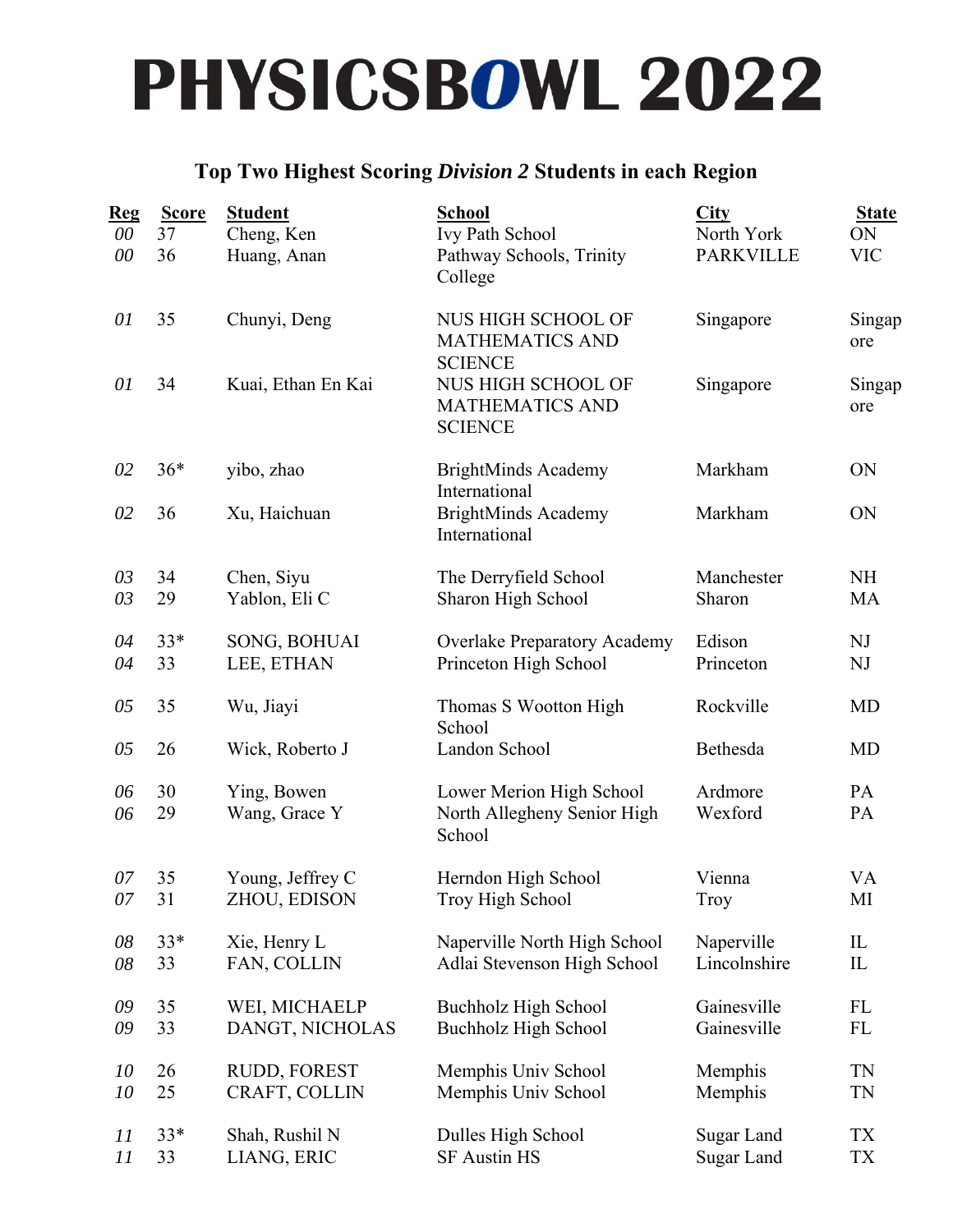| 12<br>12 | 36<br>33 | Tang, Siyan<br><b>Chaminade College Preparatory</b><br>SU, JEREMY<br>Palos Verdes Peninsula High<br>School |                               | West Hills<br>Palos Verdes<br>Peninsula | CA.<br>CA |  |
|----------|----------|------------------------------------------------------------------------------------------------------------|-------------------------------|-----------------------------------------|-----------|--|
| 13       | $36*$    | LI, CANISZP                                                                                                | Valley Christian High School  | San Jose                                | CA.       |  |
| 13       | 36       | Pan, Andrew                                                                                                | Beckman High School           | Irvine                                  | CA.       |  |
| 14       | $36*$    | KIM, EVAN                                                                                                  | Redmond High School           | Redmond                                 | <b>WA</b> |  |
| 14       | 36       | LI, JINLIANG                                                                                               | <b>Charles Wright Academy</b> | Tacoma                                  | WA        |  |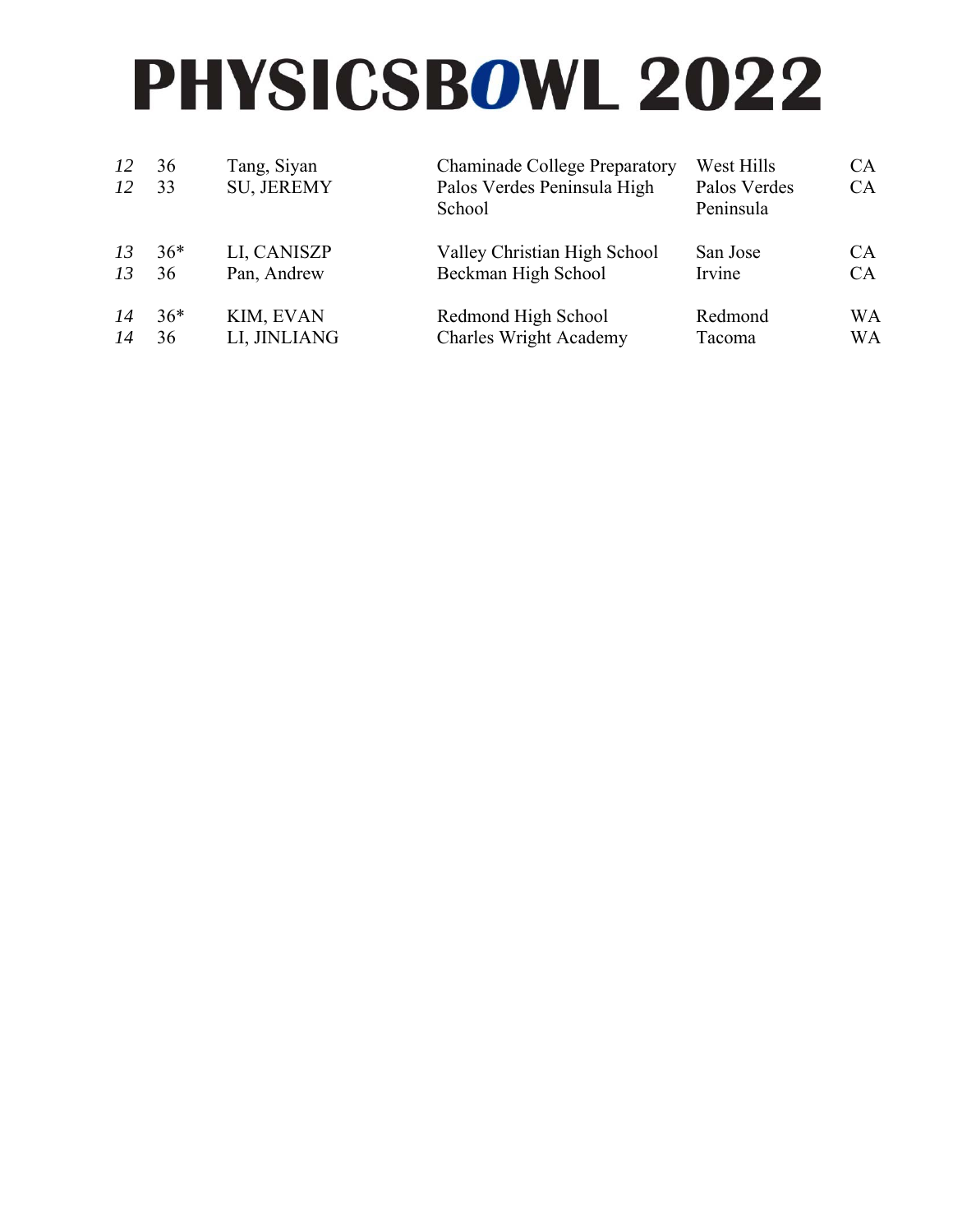#### **TOP FIVE OVERALL DIVISION 1 TEAM SCORES: Regions 01 – 14**

| # | Reg | <b>Score</b> | <b>School</b>                                                | City       | <b>State</b> |
|---|-----|--------------|--------------------------------------------------------------|------------|--------------|
|   | 03  | 156          | The Loomis Chaffee School                                    | Windsor    |              |
|   | 01  | 150          | Princeton International School of<br>Mathematics and Science | Princeton  | NJ           |
|   | 03  | 149          | PrepEdu Consulting LLC                                       | Waltham    | MA           |
|   | 02  | 143          | Marc Garneau C.I.                                            | North York | ON           |
|   | 14  | 138          | National Junior College                                      | Singapore  | Singapore    |

#### **TOP FIVE OVERALL DIVISION 2 TEAM SCORES: Regions 01 – 14**

| # | Reg | <b>Score</b> | <b>School</b>                                                         | City                 | <b>State</b> |
|---|-----|--------------|-----------------------------------------------------------------------|----------------------|--------------|
|   | 09  | 164          | Buchholz High School                                                  | Gainesville          | FL           |
|   | 13  | 160          | Valley Christian High School                                          | San Jose             | CA           |
|   | 13  | 154          | The Harker School                                                     | <b>Boulder Creek</b> | CA           |
|   | 01  | 153          | <b>NUS HIGH SCHOOL OF</b><br><b>MATHEMATICS AND</b><br><b>SCIENCE</b> | Singapore            | Singapore    |
|   | 02  | 152          | <b>BrightMinds Academy</b><br>International                           | Markham              | ON           |

Note: The team tie-break (\*) is that the tie goes to the school with the highest scoring student.

Note: These schools are recognized as "overall" scorers for each Division and are removed from that Division's regional pool.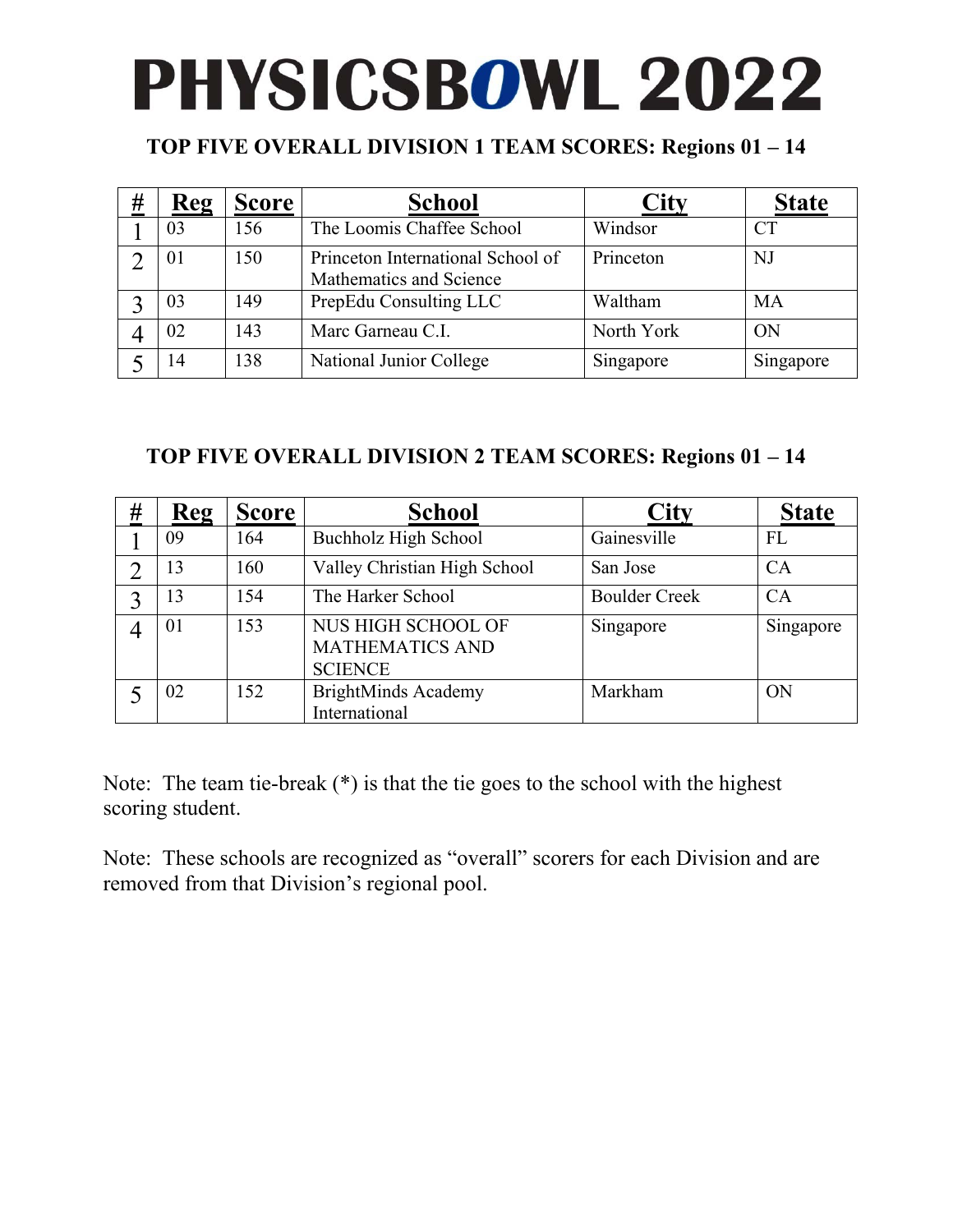### **Top 4 schools in each Region by Division**

**The columns are "Rank," "Score," "School," "Location"** 

#### **REGION 01**

|   |        | DIV <sub>1</sub>        |           |   |        | DIV <sub>2</sub>        |             |
|---|--------|-------------------------|-----------|---|--------|-------------------------|-------------|
|   | $128*$ | <b>Montgomery Blair</b> | <b>MD</b> |   | $132*$ | <b>Montgomery Blair</b> | <b>MD</b>   |
|   |        | <b>High School</b>      |           |   |        | <b>High School</b>      |             |
|   | 128    | Thomas Jefferson        | <b>VA</b> |   | 132    | The National            | United      |
|   |        | HS For Sci-Tech         |           |   |        | Mathematics and         | Kingdom     |
|   |        |                         |           |   |        | Science College         |             |
| 3 | 118    | The National            | United    | 3 | 122    | Princeton Intl          | NJ          |
|   |        | Mathematics and         | Kingdom   |   |        | School of Math and      |             |
|   |        | Science College         |           |   |        | Science                 |             |
| 4 | 113    | School For The          | <b>TX</b> |   | 120    | Philippine Science      | Philippines |
|   |        | <b>Talented And</b>     |           |   |        | High School             |             |
|   |        | Gifted                  |           |   |        |                         |             |

#### **REGION 02**

| DIV <sub>1</sub> |                              |           |  | DIV 2          |                        |           |  |
|------------------|------------------------------|-----------|--|----------------|------------------------|-----------|--|
| <b>127</b>       | University Transition        | <b>BC</b> |  | <sup>123</sup> | University Of Toronto  | ON        |  |
|                  | Program                      |           |  |                | <b>Schools</b>         |           |  |
| 125              | <b>University Of Toronto</b> | ON        |  | 107            | <b>Mulgrave School</b> | <b>BC</b> |  |
|                  | Schools                      |           |  |                |                        |           |  |
| $116*$           | Rootofmath Academy           | BC        |  | 93             | Ay Jackson Secondary   | ON        |  |
|                  |                              |           |  |                | School                 |           |  |
|                  | St. George's School          | BC        |  | 85             | Rootofmath Academy     | BC        |  |

| DIV <sub>1</sub> |            |                    |                     | DIV 2 |     |                  |           |
|------------------|------------|--------------------|---------------------|-------|-----|------------------|-----------|
|                  | <b>120</b> | New Canaan High    | $\operatorname{CT}$ |       | 115 | New Canaan High  | CT        |
|                  |            | School             |                     |       |     | School           |           |
|                  | <b>111</b> | The Frederick Gunn | <b>CT</b>           |       |     | Middlesex School | MA        |
|                  |            | School             |                     |       |     |                  |           |
|                  | 106        | Middlesex School   | MA                  |       | 83  | Suffield Academy | <b>CT</b> |
|                  | 104        | Avon High School   | CТ                  |       |     | Kent School      |           |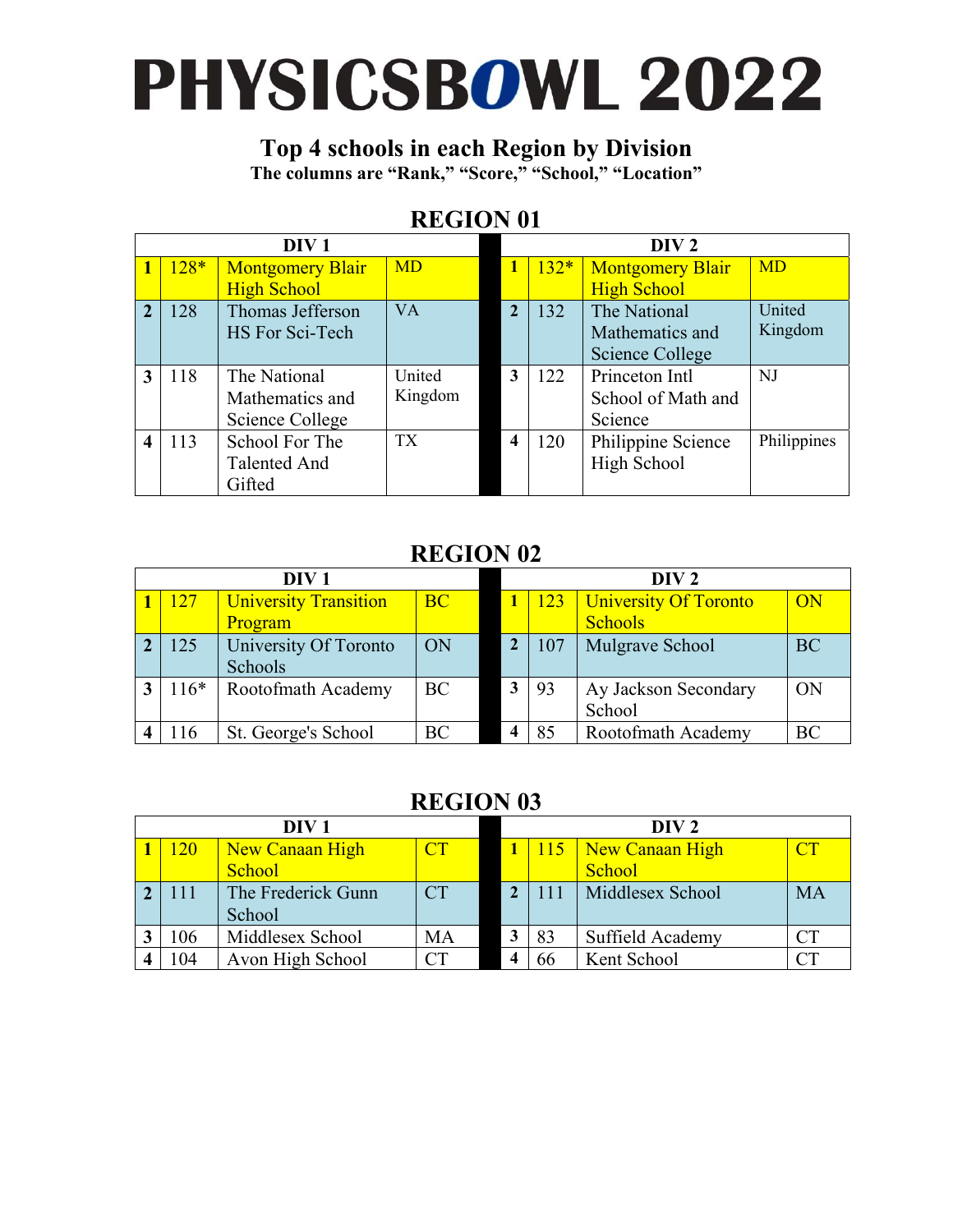#### **REGION 04**

|   |     | DIV <sub>1</sub>                                |           | DIV <sub>2</sub> |            |                                                 |           |
|---|-----|-------------------------------------------------|-----------|------------------|------------|-------------------------------------------------|-----------|
|   | 137 | <b>Gauss School of Math</b><br>and Science      | NJ        |                  | <b>140</b> | West Windsor -<br><b>Plainsboro High School</b> | NJ        |
|   |     |                                                 |           |                  |            | South                                           |           |
|   | 127 | Gauss Academy of<br>Mathematical<br>Education   | NJ        | $\mathbf{2}$     | 109        | Princeton High School                           | <b>NJ</b> |
| 3 | 122 | Northern Valley<br>Regional HS At Old<br>Tappan | <b>NJ</b> | 3                | 89         | Bergen County Technical<br>High School          | <b>NJ</b> |
|   | 110 | Dwight-Englewood<br>School                      | <b>NY</b> |                  | 84         | Livingston High School                          | <b>NJ</b> |

#### **REGION 05**

|       | DIV <sub>1</sub>             |           | DIV 2 |                |                              |           |
|-------|------------------------------|-----------|-------|----------------|------------------------------|-----------|
| $95*$ | Manhasset High School   NY   |           |       | <sup>110</sup> | <b>Thomas S Wootton High</b> | <b>MD</b> |
|       |                              |           |       |                | School                       |           |
| 95    | <b>Great Neck South High</b> | <b>NY</b> |       | 96             | The Stony Brook School       | <b>NY</b> |
|       | School                       |           |       |                |                              |           |
| 77    | Irondequoit High             | <b>NY</b> |       | 52             | Landon School                | <b>MD</b> |
|       | School                       |           |       |                |                              |           |
| 57    | The Stony Brook              | NY        |       | 38             | Manhasset High School        | <b>NY</b> |
|       | School                       |           |       |                |                              |           |

| DIV <sub>1</sub> |            |                             |    |              | DIV 2 |                          |    |  |
|------------------|------------|-----------------------------|----|--------------|-------|--------------------------|----|--|
|                  | <b>112</b> | North Allegheny Senior   PA |    |              | 80    | <b>Lower Merion High</b> | PA |  |
|                  |            | <b>High School</b>          |    |              |       | School                   |    |  |
|                  | 98         | <b>Great Valley High</b>    | PA | $\mathbf{2}$ | 45    | North Allegheny Senior   | PA |  |
|                  |            | School                      |    |              |       | High School              |    |  |
|                  | 91         | Lower Merion High           | PA | 3            | 43    | Haverford High School    | PA |  |
|                  |            | School                      |    |              |       |                          |    |  |
|                  | 87         | Haverford High School       | PA |              | 21    | Mercersburg Academy      | PA |  |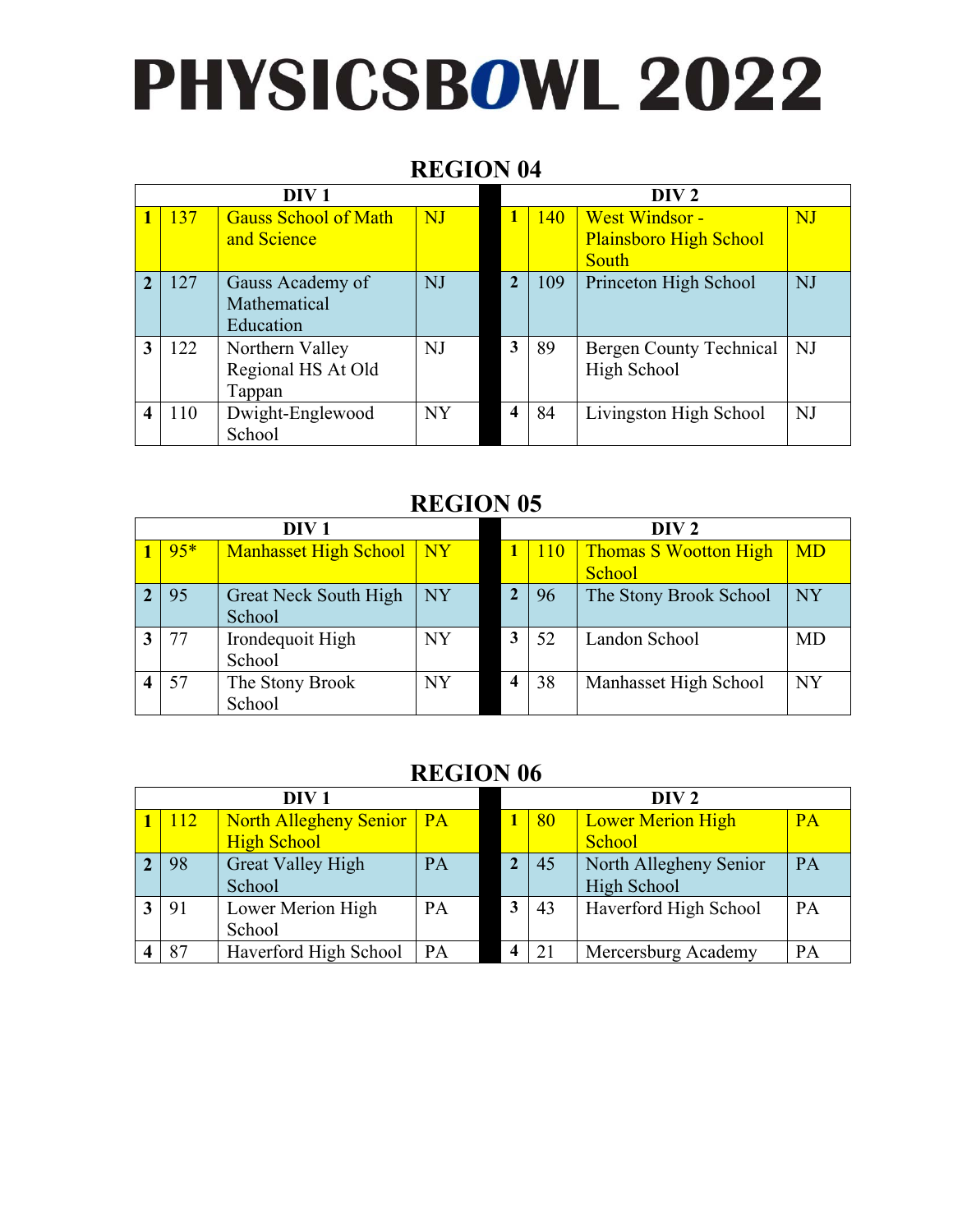#### **REGION 07**

| DIV <sub>1</sub> |     |                        |                        | DIV 2 |                            |           |  |
|------------------|-----|------------------------|------------------------|-------|----------------------------|-----------|--|
|                  | 119 | <b>Morgantown High</b> | $\overline{\text{WV}}$ | 124   | <b>Detroit Country Day</b> | MI        |  |
|                  |     | School                 |                        |       | School                     |           |  |
|                  | 100 | Troy High School       | MI                     | 123   | Troy High School           | MI        |  |
|                  | 61  | Plymouth High School   | MI                     | 118   | Paul Laurence Dunbar       | <b>KY</b> |  |
|                  |     |                        |                        |       | High School                |           |  |
|                  | 57  | Herndon High School    | VA                     |       | Morgantown High            | WV        |  |
|                  |     |                        |                        |       | School                     |           |  |

#### **REGION 08**

|       | DIV 1                       |                             |   | DIV <sub>2</sub> |                             |                        |  |  |
|-------|-----------------------------|-----------------------------|---|------------------|-----------------------------|------------------------|--|--|
| 122   | <b>Adlai Stevenson High</b> | $\overline{\text{IL}}$      |   | <b>129</b>       | <b>Adlai Stevenson High</b> | $\overline{\text{IL}}$ |  |  |
|       | School                      |                             |   |                  | School                      |                        |  |  |
| 2 117 | Carbondale Community        | $\overline{\phantom{a}}$ IL |   | 108              | <b>Arrowhead Union HS</b>   | WI                     |  |  |
|       | High School                 |                             |   |                  |                             |                        |  |  |
| 114   | Libertyville High           | IL                          | 3 | 101              | Libertyville High School    | IL                     |  |  |
|       | School                      |                             |   |                  |                             |                        |  |  |
| 85    | Beckman Catholic High       | - IA                        |   | 91               | Carbondale Community        | IL                     |  |  |
|       | School                      |                             |   |                  | High School                 |                        |  |  |

#### **REGION 09**

| DIV <sub>1</sub> |     |                             |           |     | DIV <sub>2</sub>              |          |
|------------------|-----|-----------------------------|-----------|-----|-------------------------------|----------|
|                  | 132 | <b>Buchholz High School</b> | $\sf{FL}$ | 116 | <b>Cypress Bay High</b>       | $\rm FL$ |
|                  | 130 | Northeast High School       | <b>FL</b> | 106 | <b>Fulton Science Academy</b> | GA       |
|                  | 121 | Green Hope High             | NC        | 100 | Lambert High School           | GA       |
|                  |     | School                      |           |     |                               |          |
|                  | 99  | American Heritage           | <b>FL</b> | 88  | <b>Trinity Preparatory</b>    | FL       |
|                  |     | School                      |           |     | School                        |          |

#### **REGION 10**

| DIV <sub>1</sub> |       |                                          |            | DIV 2 |     |                              |           |
|------------------|-------|------------------------------------------|------------|-------|-----|------------------------------|-----------|
|                  | $94*$ | <b>Auburn High School</b>                | ${\rm AL}$ |       | 106 | <b>Memphis Univ School</b>   | TN        |
|                  | 94    | <b>Baton Rouge Magnet</b><br>High School | LA         |       | 94  | Millennium High School       | AZ        |
|                  | 92    | Farragut High School                     | TN         |       | 86  | Parkway North High<br>School | <b>MO</b> |
|                  | 88    | Indian Springs School                    | AL         |       | 82  | Oak Ridge High School        | TN        |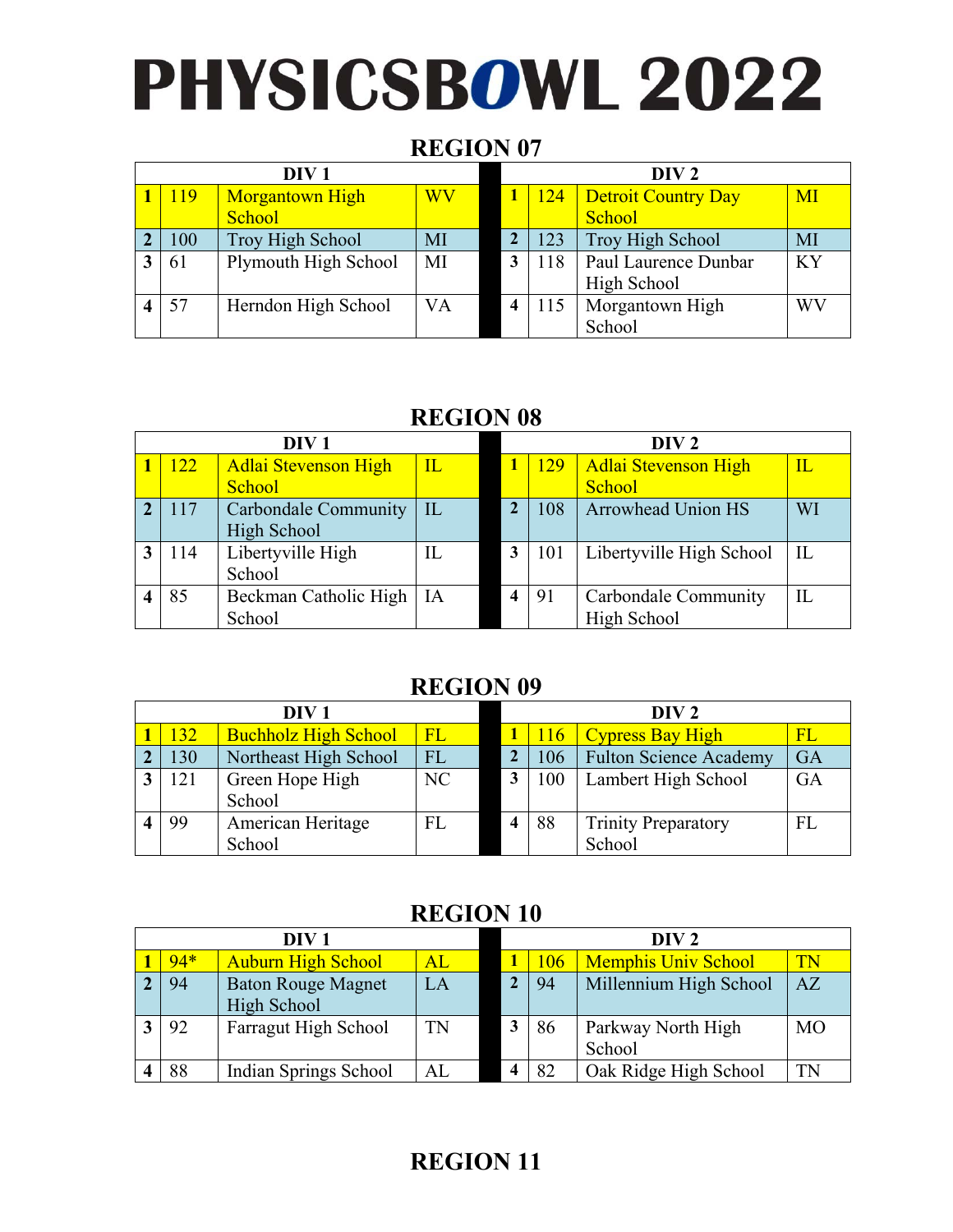| DIV <sub>1</sub> |            |                                         |           |   | DIV <sub>2</sub> |                               |           |  |
|------------------|------------|-----------------------------------------|-----------|---|------------------|-------------------------------|-----------|--|
|                  | <b>106</b> | <b>Cistercian Preparatory</b><br>School | <b>TX</b> |   | 116              | <b>SF</b> Austin HS           | <b>TX</b> |  |
|                  | 102        | Seven Lakes High<br>School              | <b>TX</b> |   | 92               | Grapevine High School         | <b>TX</b> |  |
|                  | 95         | Boerne Samuel V.<br>Champion HS         | ТX        | 3 | 87               | St. Mark's School of<br>Texas | <b>TX</b> |  |
|                  | 94         | <b>Whatley Homeschool</b>               | <b>TX</b> | 4 | 85               | Glenda Dawson High<br>School  | TX        |  |

#### **REGION 12**

|     | DIV <sub>1</sub>                      |    | DIV 2           |                                       |    |  |
|-----|---------------------------------------|----|-----------------|---------------------------------------|----|--|
| 134 | <b>Arcadia High School</b>            | CA | 123<br>$\ast$   | <b>Arcadia High School</b>            | CA |  |
| 116 | Palos Verdes Peninsula<br>High School | CA | 123             | Canyon Crest Academy                  | CA |  |
| 110 | Temple City USD                       | CA | 122             | Palos Verdes Peninsula<br>High School | CA |  |
| 103 | South Pasadena High<br>School         | СA | $\overline{07}$ | Oaks Christian School                 | CA |  |

#### **REGION 13**

| DIV <sub>1</sub> |        |                              |    | DIV <sub>2</sub> |                          |    |  |
|------------------|--------|------------------------------|----|------------------|--------------------------|----|--|
|                  | 136    | <b>Mission San Jose High</b> | CA | <b>138</b>       | <b>BASIS Independent</b> | CA |  |
|                  |        | School                       |    |                  | <b>Silicon Valley</b>    |    |  |
|                  | 127    | Saratoga High School         | CA | 119              | Mission San Jose High    | CA |  |
|                  |        |                              |    | $\ast$           | School                   |    |  |
|                  | $116*$ | Birmingham                   | CA | 119              | Dougherty Valley High    | CA |  |
|                  |        | <b>Community Charter</b>     |    |                  | School                   |    |  |
|                  |        | High School                  |    |                  |                          |    |  |
|                  |        | Lynbrook High School         | CA | 106              | Lynbrook High School     | CA |  |

| --- -- - - - - -                |                                 |
|---------------------------------|---------------------------------|
| $-$<br>$\overline{\phantom{0}}$ | $\overline{\phantom{0}}$<br>$-$ |
|                                 |                                 |